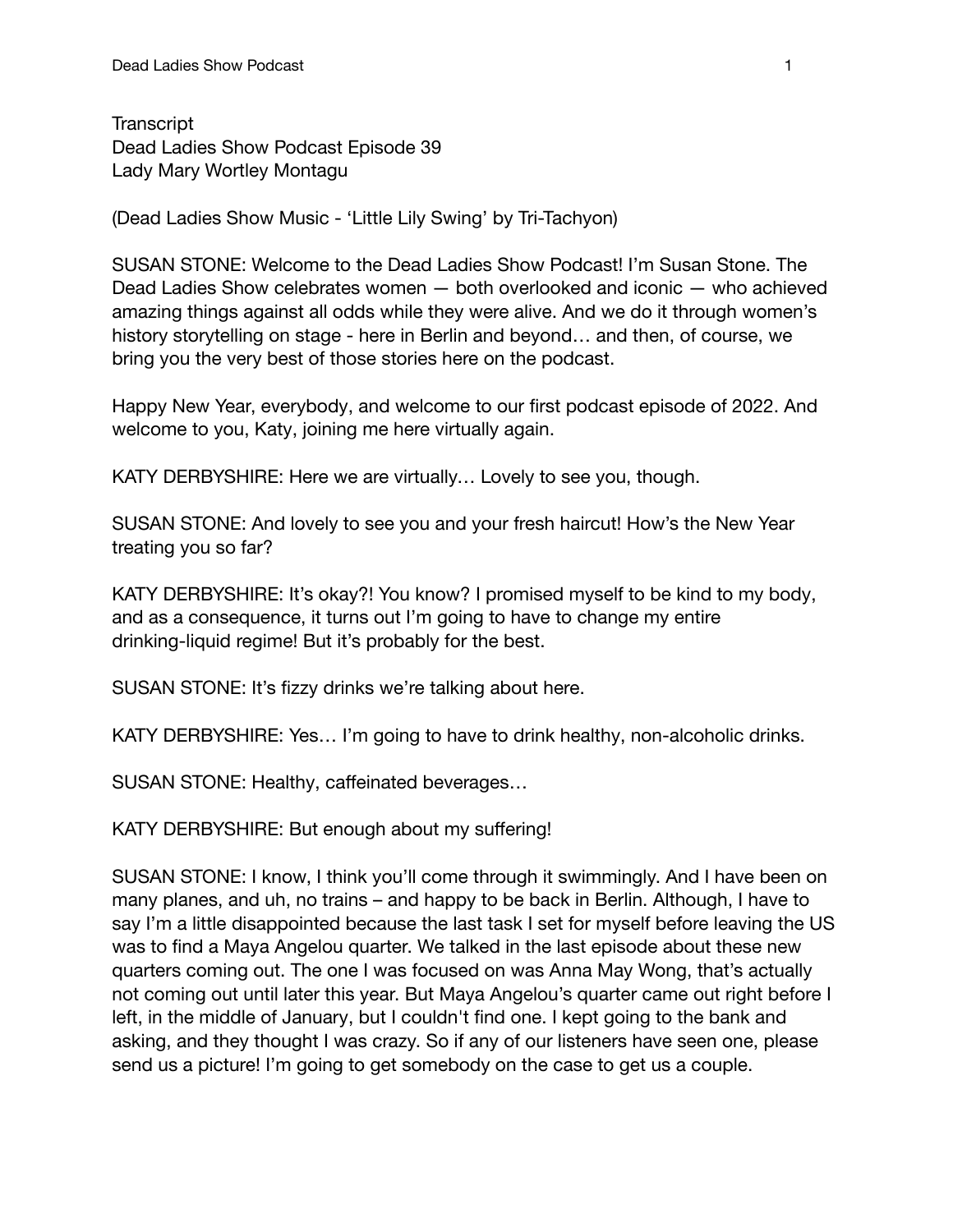KATY DERBYSHIRE: You can go to the bank and ask for a quarter? "Hello, I would like  $to -"$ 

SUSAN STONE: Well, when special coins come out… I mean, I was going to give them a dollar and get four quarters. I'm going to give them two dollars and get eight quarters, so I can give one to you, and one to Florian, and, you know, surely someone else here in Berlin would like one. Yes, next time.

But, you know, we have other ladies to commemorate today! And we're going to be hearing from our dear Dead Ladies Show co-founder, Florian Duijsens. He is an educator and editor, and dedicated to Dead Ladies, really.

KATY DERBYSHIRE: You can say that again, he certainly is. He has a great interest – being a great traveler himself, I think he's in Portugal right now? – in traveling ladies and exploring ladies. If you look back at some of the episodes he's –

SUSAN STONE: You *might* get a theme, yeah.

KATY DERBYSHIRE: Yeah. And the lady he'll be telling us about today is very much along those lines. She was in fact a Lady, with a title: Lady Mary Wortley Montagu. Which, in itself, is not that much of an achievement, I have to say. But she also has a very interesting aspect to her history that we can all be very grateful for…because she was an early adopter of inoculation in Europe. You could even call her an "inoculation influencer" because of her role in convincing other people to inoculate themselves and their children.

SUSAN STONE: Let's all do that ourselves, please.

KATY DERBYSHIRE: Yes! Always a good idea. Let's hear more from Florian, speaking from the stage of our beloved Berlin venue, ACUD:

FLORIAN DUIJSENS: On June 19, 1751, in the obscure North Italian town of Gottolengo [SHOWS SLIDE], 12 years into a strange exile, 61-year-old Lady Mary Wortley Montagu wrote morosely home to her busy daughter, Lady Bute. This is where I apologize for my accent. [AUDIENCE LAUGHS]

[READS IN BRITISH ACCENT] "I now know (and alas! have long known) all things in this world are almost equally trifling, and our most secret projects have scarce more foundation than those edifices that your little ones raise in cards." [AUDIENCE LAUGHS] [SHOWS SLIDE] She tried to dispel the gloom with a tongue-in-cheek story about the locals: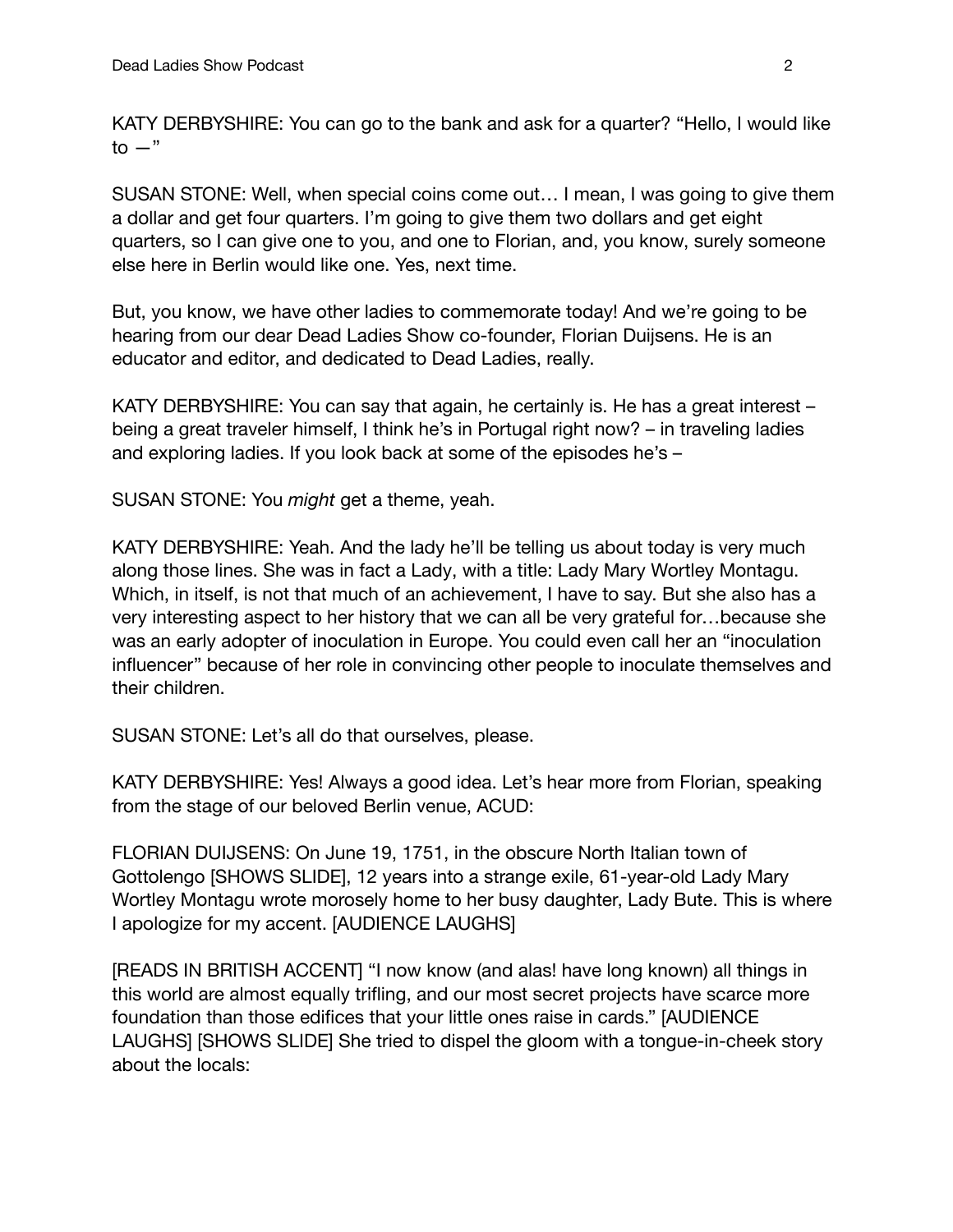"...Thinking themselves highly honored and obliged by my residence: they intended me an extraordinary mark of it, having determined to set up my statue in the most conspicuous place: the marble was bespoke, and the sculptor bargained with, before I knew anything of the matter; and it would have been erected without my knowledge, if it had not been necessary for him to see me to take the resemblance. I thanked him very much for his intention; but utterly refused complying with it, fearing it would be reported (at least in England) that I had set up my own statue. They were so obstinate in the design, I was forced to tell them my religion would not permit it. [AUDIENCE LAUGHS] I seriously believe it would have been worshiped, when I was forgotten, under the name of some saint or other, since I was to have been represented with a book in my hand, which would have passed as for a proof of canonization."

Now, Mary was making fun of the Catholic veneration of saints, which, of course, they'd sort of just gotten away with in England, sure – but she was also worried about being depicted as an author. She'd already disappointed a great Cardinal [SHOWS SLIDE] who'd asked this supposedly wonderful English writer for copies of her books: "I was highly sensible of the honor design'd me, but upon my word I had never printed a single line in my life." Printed is operative, because she never did publish a single word of her voluminous writings herself, at least under her own name. For a capital-L Lady, perhaps especially one known at all the courts of Europe, any publicity was bad publicity. Now, at this point, her letters, essays, poems, and fiction fill a short but still considerable stack of books—not to mention the countless letters, diaries, and memoirs lost to time or burnt by her scandalized daughter after Mary's death.

[SHOWS SLIDE] Mary was born in spring of 1689, baptized in the brand-new St. Paul's Cathedral, the first child of wealthy parents (soon to become the Earl and Countess of Kingston) eager to consolidate their power through calculated marriages. After her mother died when Mary was three, she was raised by her cold grandmother and weird aunt along with her younger brother and two sisters. When her grandmother died, her typically awful father shipped them to his Thoresby estate, where Mary was taught embroidery, dancing, Italian, drawing (until that was thought to harm her eyes) [AUDIENCE LAUGHS], and meat-carving [AUDIENCE LAUGHS] —taking lessons on wooden models of different cuts of meat, three times a week.

She learned much more from Thoresby's magnificent library, where she furtively taught herself Latin in order to read Ovid. She also wrote poems, but added the following caveat to her first album of them [READS IN BRITISH ACCENT]: "I question not but here is very many faults, but if any reasonable person considers three things they will forgive them. 1. I am a Woman 2. without any advantage of Education 3. all these was wrote by me at the age of 14." [AUDIENCE COOS]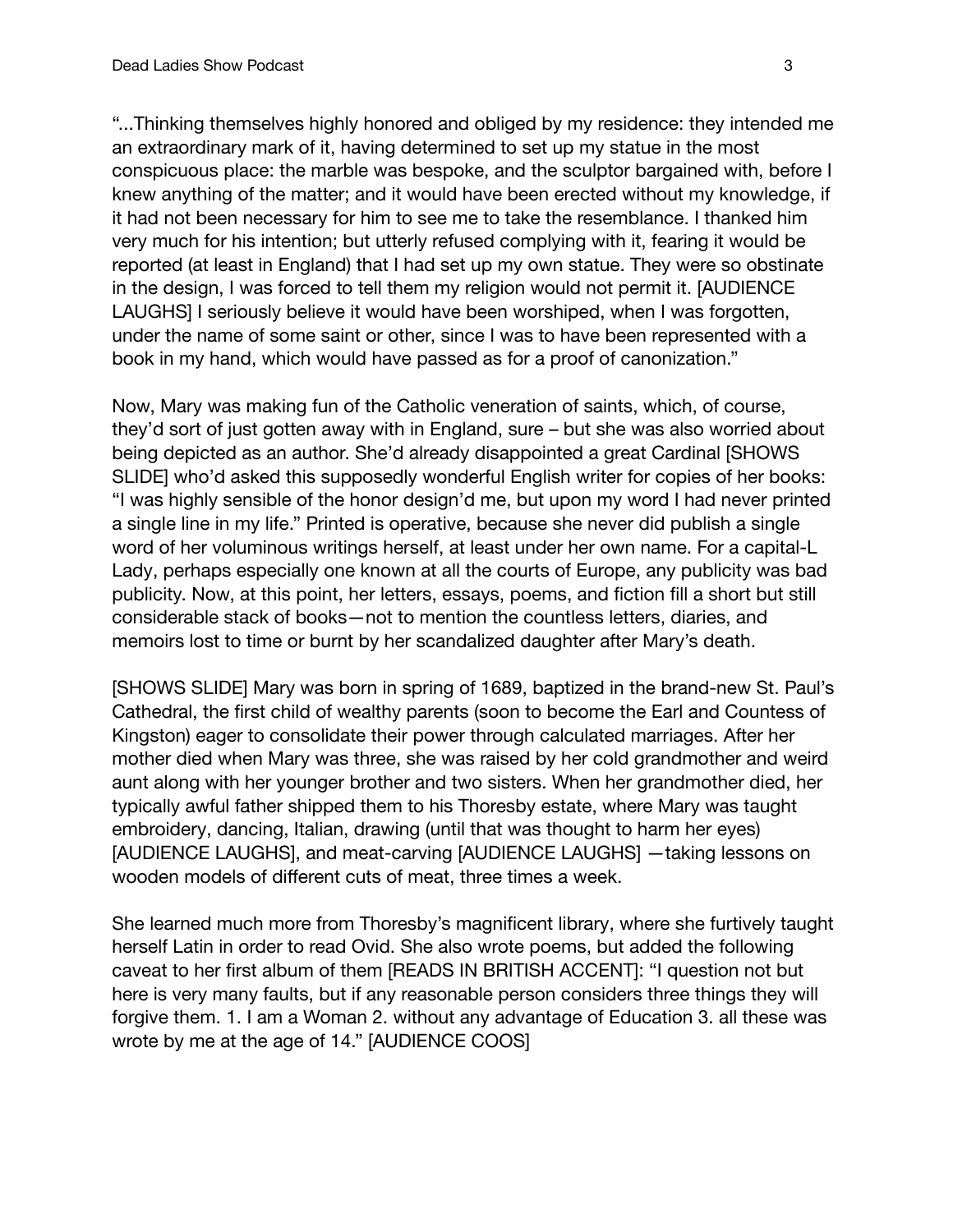As a woman, perhaps especially one who translated stoic philosophers for fun [AUDIENCE LAUGHS], she faced the inevitability of marriage with… stoicism, though her and her girlfriend – or girlfriends – exchanged endless letters hoping their union would be one with "Paradise" not "Hell" – or at least "Limbo" [AUDIENCE LAUGHS], a man they might not *love* love, but who'd treat them okay. Mary's father had already purchased a trousseau for Mary's wedding to a – and I'm not kidding, this is Mary – "Clotworthy Skeffington." [SHOWS SLIDE] [AUDIENCE LAUGHS] A "Hell" if ever there was one. [AUDIENCE LAUGHS]

Luckily, a "Limbo" appeared: [SHOWS SLIDE] Edward – yes [AUDIENCE LAUGHS, CHEERS], so this was the time of wigs and sort of frilly jackets, powdered faces, you know, the fake beauty marks. Not that he's wearing them right now, but he's clearly wearing a wig. So, Edward Wortley Montagu, 31 and besotted with her beautifully lashed 20-year-old self [SHOWS SLIDE]. There she is. She braved writing to him herself – [WHISPERS] whaaat? – and they started plotting their very complex elopement: carriages hidden in shadows, Mary waiting on balconies, missed connections in skeezy inns, etc, etc. [AUDIENCE LAUGHS]. Very Bridgerton.

[SHOWS SLIDE] By the time they'd snuck off to get married, in Salisbury, Mary would receive comparatively little money from her father, and Edward (who'd from now on legally own all her possessions and control her income – those were the rules in England) was proving himself to be jealous, stingy, and painfully indecisive. Also, she was pregnant. [AUDIENCE LAUGHS]

[SHOWS SLIDE] This is where they lived. It just happens to be where "Mamma Mia!" is playing [AUDIENCE LAUGHS], or was playing whenever this picture was taken. With her husband off to his coal mines in the North (that was his fortune), she spent her time with his more exciting associates. And by the birth of their son, who was named Edward also, like his dad, Mary was firmly embedded in London's literary circles, anonymously publishing a satirical "letter from the president of the widows' club," in which she talked trash about her seven dead husbands. [AUDIENCE LAUGHS]

[SHOWS SLIDE] After being stuck in the country [AUDIENCE LAUGHS] with a sickly baby, and the shock of her brother dying of smallpox, she convinced Edward to get a proper London pad. At the court of George I, or rather, his less dull son who would eventually become George II, Mary could finally sparkle. She learned German (the Royals hailed from Hannover, after all) and enjoying a solar eclipse, a comet, and the Northern Lights with the Enlightened likes of poets such as John Gay and Alexander Pope—even collaborating with the two on a cycle of poems circulated among their friends.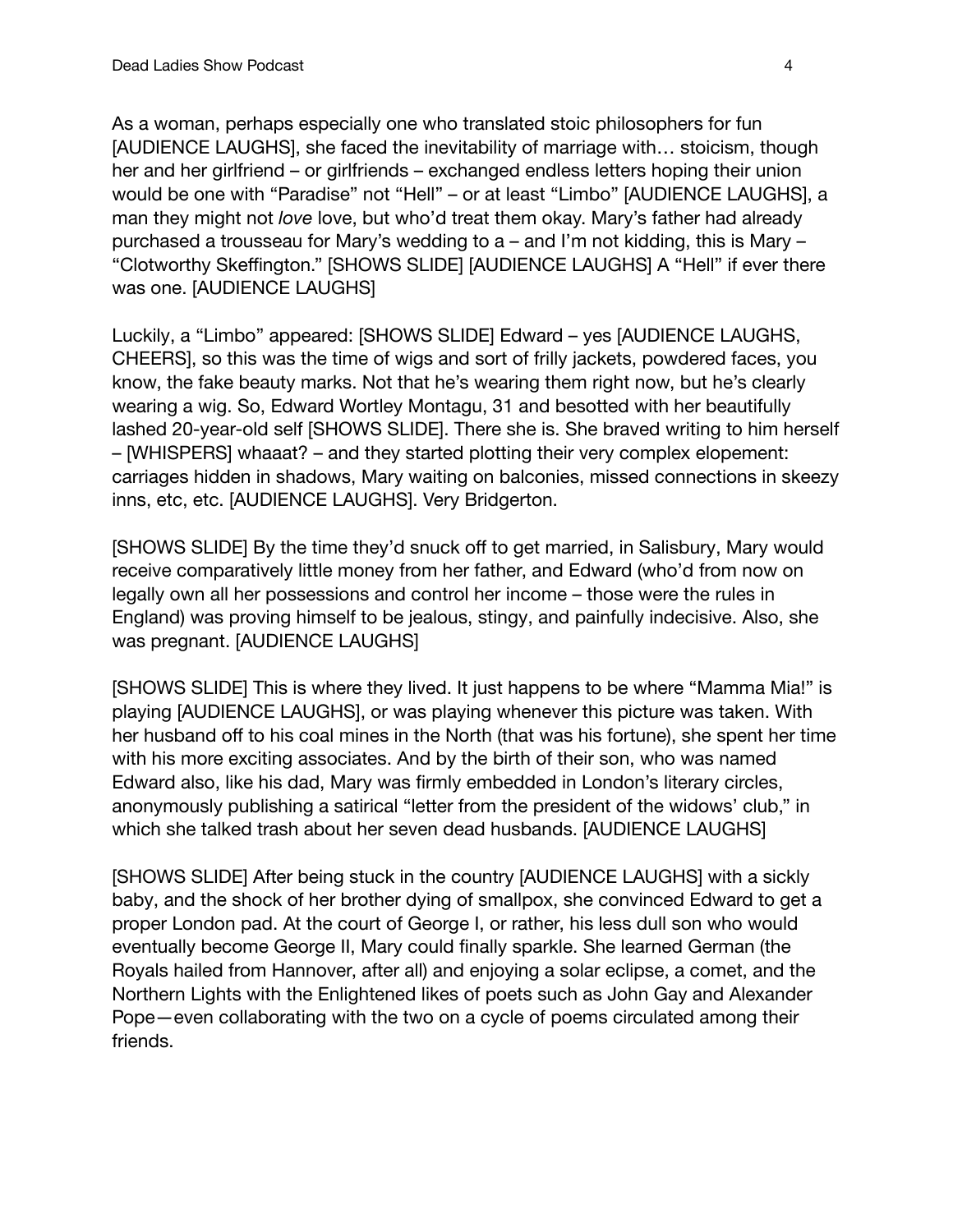Then, um, she caught smallpox herself: fever rising, her whole body aching, as the telltale red spots arrived. Now in the 18th century, smallpox was a leading cause of death, killing off 400,000 Europeans every year, including five reigning monarchs – not to mention many people in Africa and most of the Native Americans who came in contact with colonialists, (even intentionally, as you've heard, I'm sure, of the blankets, right?). I'm afraid I'll have to be very explicit about what exactly smallpox does.

Her itchy spots started to fill up with liquid, joining together all over her skin, her mucous membranes painfully swollen, her throat and nose closing up. This is the key point, right? If you survive this, you have a chance. After a week, the clear liquid turned to vile pus, oozing out until the spots started to scab up, itchier than ever, and she was left with smallpox's typical facial scarring [SHOWS SLIDE] – her eyelashes lost forever and her eyes causing her intermittent trouble the rest of her writing and reading life. The suggested treatment at the time, you ask? Bleeding and purging, of course! Or cold, or heat – all in a darkened room, the street outside spread with straw to dampen the rattle of the carriages outside.

Self-conscious about her new appearance (which would be airbrushed in all of the portraits you'll see after this), and with some at court offended by her satires, she jumped at the chance to accompany her husband (and their chaplain, doctor, nurse, etc.) to Constantinople, where he was to become ambassador. With the Austro-Turkish war raging, however, getting to what is now Istanbul would be tricky. Mary documented their long journey in her diary and letters, later rewriting these letters and diary entries as an epistolary work of non-fiction, at the urging of a feminist writer friend. Here's just three snippets.

[SHOWS SLIDE] This is her writing about this spot in my delightful hometown of Nijmegen [READS IN BRITISH ACCENT]: "one of the finest prospects in the world". [AUDIENCE LAUGHS] [SHOWS SLIDE] This is the view. If you were here when I talked about Mary Shelley, Mary Shelley also came here. Nina Simone lived, for three years, just over there.

AUDIENCE MEMBER: It's the place to be!

FLORIAN: Clearly. For Dead Ladies. Har, har.

[SHOWS SLIDE] Here she is making fun of the enormous outfits women wore at the Viennese court [READS IN BRITISH ACCENT]: "You may easily suppose how much this extraordinary dress sets off and improves the natural ugliness with which God Allmighty has been pleased to endow them all generally." Also: "This letter is of a horrible length but you may burn it when you have read enough." [AUDIENCE LAUGHS]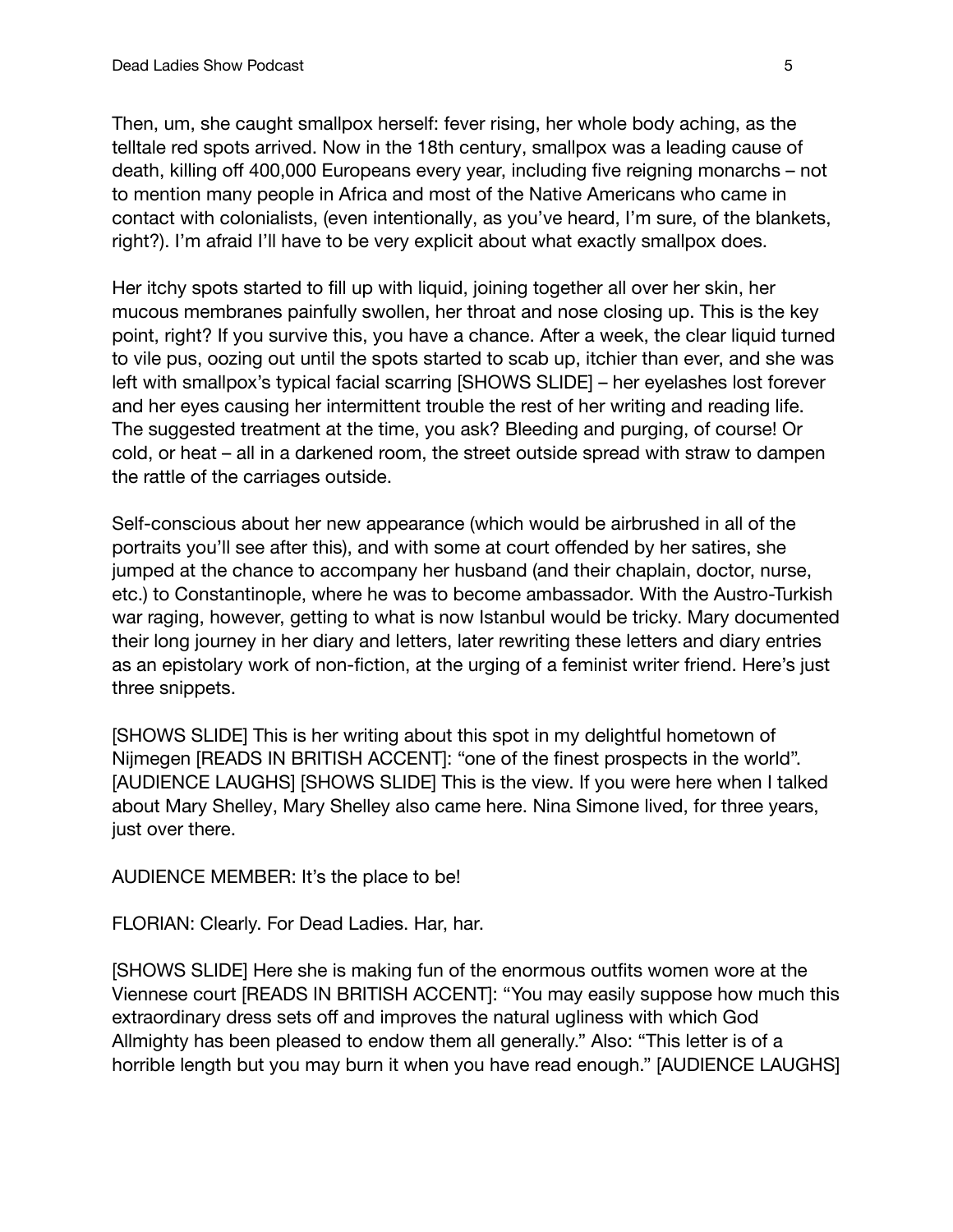In Sofia, Bulgaria, she visited a hammam [READS IN BRITISH ACCENT]: "I was here convinced of the truth of a reflection I had often made, that if it was the fashion to go naked, the face would be hardly observed. … I had wickedness enough to wish secretly that Mr Jervas [He was a court portrait painter who painted some of her portraits] could have been there invisible. I fancy it would have very much improved his art to see so many fine women naked, in different postures, some in conversation, some working, others drinking coffee or sherbet [which is fruit juice], and many negligently lying on their cushions while their slaves (generally pretty girls of 17 or 18) were employed in braiding their hair in several pretty manners. In short, 'tis the women's coffee house, where all the news of the town is told, scandal invented, etc." Women of her class, of course, couldn't go to coffee houses. That's what you need to know to understand why she was so excited about this. Her account later inspired this rather famous painting by Ingres. [SHOWS SLIDE]

Note that Mary, during her visit, remained fully clothed [AUDIENCE LAUGHS], although one inquisitive local did ask her to open her dress and show them her stays, which was sort of the corset at the tie, which they believed must be some kind of chastity contrivance of her husband's? Now, though not a fan of their pink nail polish, which people wore in Constantinople, and she enjoyed the eyeliner, but she found it a little harsh in the daylight – she argued that the practice of wearing a veil allowed for greater freedom, as women could go anywhere incognito. Of course that's sort of a limited, Orientalist perspective, but when she called Turkish women "the only free people in the empire," she was clearly saying something about her own desires. She likewise praised the way they handled divorce and women's finances.

Her most significant observation, however, was that women didn't have nearly as many pockmarks, all due to the local practice of old ladies "engrafting" children or adults with a tiny bit of smallpox pus so they developed a rather harmless case of it and became immune. [READS IN BRITISH ACCENT] "There is no example of anyone that has died in it, and you may believe I am well satisfied of the safety of the experiment, since I intend to try it on my dear little son [against the protestations of their chaplain, I should add, because it was against God's will]. I am patriot enough to take pains to bring this useful invention into fashion in England and I should not fail to write to some of our doctors very particularly about it if I knew any one of them that I thought had virtue enough to destroy such a considerable branch of their revenue for the good of mankind. ... Perhaps, if I live to return, I may, however, have courage to war with them." And when her husband embarrassingly was recalled and they were forced to return to London, she'd eventually sortof just do that.

[SHOWS MAP] Their return trip was less thrilling than the way over – she'd had a daughter by then, so they were traveling with a baby and a 3-year-old, and a nurse, and a chaplain, etc. – and eventually, they decided that, while Mary and her husband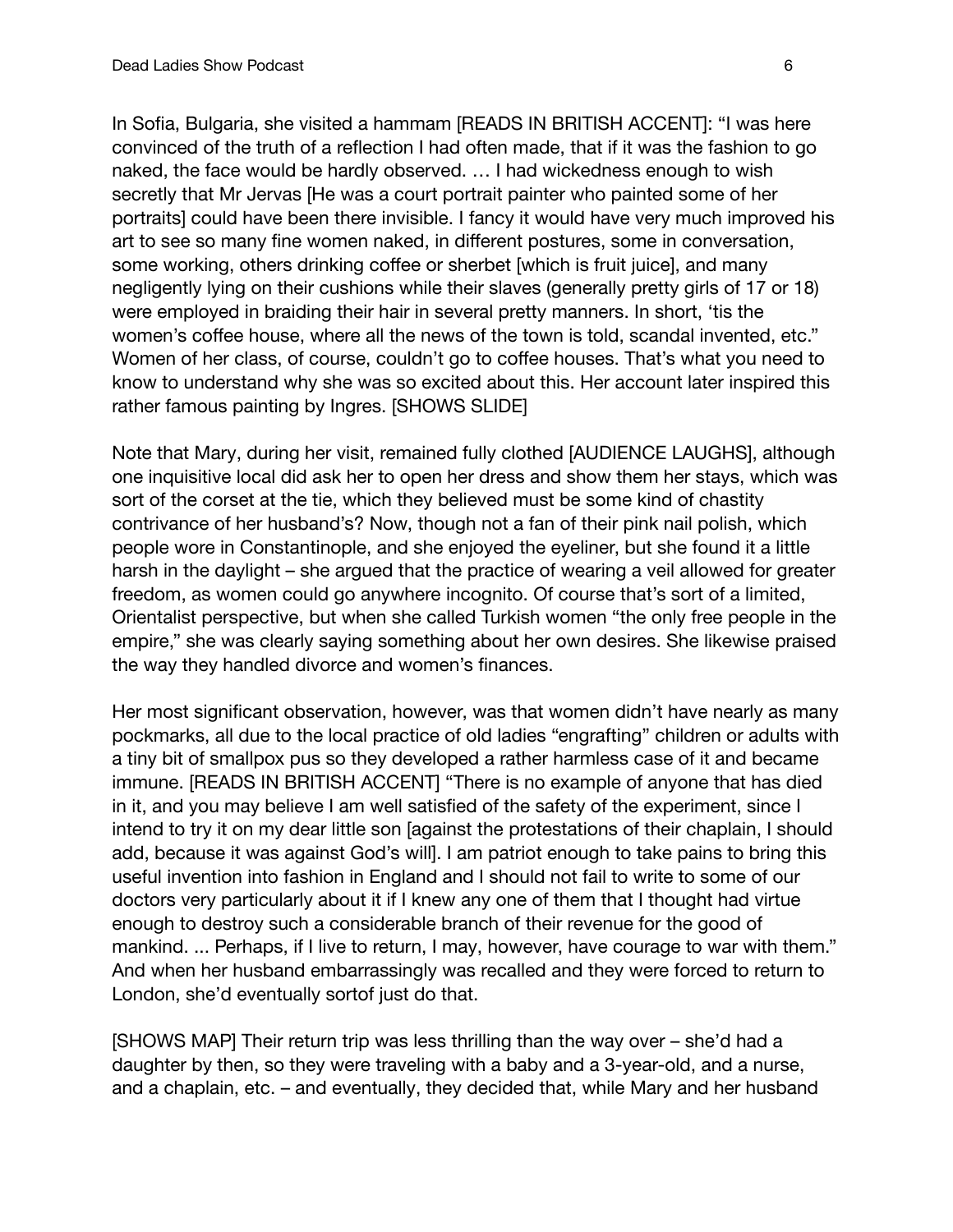would go overland (visiting some Palladio villas and of course the shroud of Turin [READS IN BRITISH ACCENT]: "I have not respect enough for the holy Handkerchief to speak long of it") [AUDIENCE LAUGHS], the children and their nurse would continue by ship from Genoa, arriving in England miraculously alive, after six months of encounters with Spanish warships.

Though English doctors had discussed inoculation since 1700 (and it'd been practiced in Asia since at least 1500), doctors distrusted it. But since friends of Mary's were still dying every week, she arranged to have her daughter inoculated in England in the presence of several doctors. She then showed off the girl's glowing recovery to some other women of note – and though the child would later remember the hateful faces of some "aunts and grandmothers," many, including the Princess of Wales, decided to inoculate their kids, too. Already furious about competing with apothecaries and surgeons (which were sort of amateur physicians at the time), many physicians balked at this encroachment.

[SHOWS SLIDE] As one wrote [READS IN ENGLISH ACCENT]: "Posterity will scarcely be brought to believe that an experiment practiced only by a few ignorant women amongst an illiterate and unthinking people should on a sudden – and upon a slender Experience – so far obtain in one of the politest nations in the world as to be received into the Royal Palace." Like today's anti-vaxxers, he suggested inoculation was an "artful way of depopulating a country". [AUDIENCE GROANS] Mary thought that ignoring the clear benefits of inoculation was criminally negligent, just as criminal – by the way, she said – as bleeding and purging an already suffering patient. So she wrote an anonymous op-ed: "A Plain Account of the Inoculating of Small Pox by a Turkey Merchant" (a merchant in Turkey, not a merchant of turkeys, I should clarify). But the editor toned down her text – this is the downside of publishing anonymously, right? That "the murders that have been committed" was changed to "misfortunes that have happened." Et cetera, et cetera. Afraid of being accused of witchcraft, even the pro-inoculation faction de-emphasized the treatment's origins, casting it as enlightened, scientific, masculine.

Dividing her time between London and fashionable Twickenham [PIC] for the next 20 years, Mary kept busy gardening, trading sketchy South Sea stock, and adopting some comfy Turkish fashions. [SHOWS SLIDE] You can see here a picture with, like, a turban, and there's some very loose-fitting dresses for at the time, certainly. She also adopted a sofa, which was a long bench with cushions that she could sprawl upon. I, you know, we should all adopt them, I think. Wild idea.

The likes of Voltaire praised her work, but her family was crumbling: her father and sister died, her other sister was declared mad, and her terrible son kept running away from boarding school. At 14, he changed clothes with a street urchin, found work on a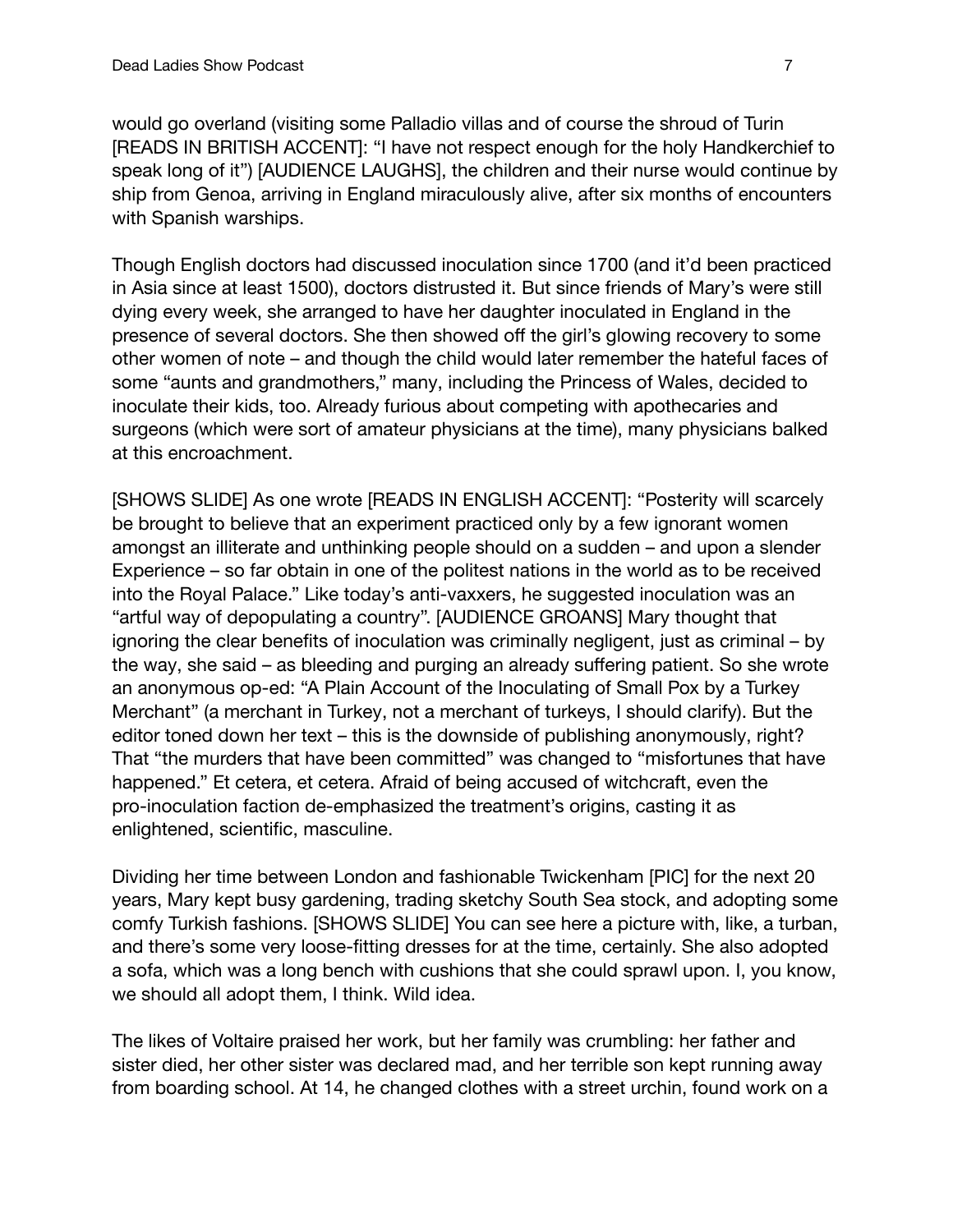troopship, only revealing his true identity when he was like, "Wait, I'm on this boat now? What?" [AUDIENCE LAUGHS] Um, and they'd already set sail, so it'd be many, many months before he could catch a boat back from Gibraltar, where he ended up. [AUDIENCE LAUGHS] Fourteen. To a friend, Mary wrote:

[READS IN BRITISH ACCENT] "I am vex'd to the blood by my young rogue of a son, who has contriv'd at his age to make himselfe the talk of the whole nation. He is gone knight erranting God knows where … Nothing that ever happen'd to me has touch'd me so much. I can hardly speak or write of it with tolerable temper." The bane of her motherhood, he grew to be a bigamous con artist-slash-MP [AUDIENCE LAUGHS]. He also converted to Islam for sketchy reasons. His life is documented in a book subtitled, *The Man in the Iron Wig*. [AUDIENCE LAUGHS]

[SHOWS SLIDE] Her daughter, meanwhile, (this is her much later in life, obviously) married for love, not money. She married her Paradise – against Mary's will, I should also note. Ultimately raising 11 children [SHOWS SLIDE] – here's six of them – with a man Mary argued against but who'd eventually become England's 6th Prime Minister. Distant cousin Henry Fielding sought out her patronage, and she was known all around as a wit. If you needed a poem, that's who you called. Or wrote to, I guess. [AUDIENCE LAUGHS] She teamed up with her pal John Hervey (who was a fascinating bisexual) to write some cruel verses against her now-neighbor Pope, whose letters had gotten hornier and hornier while she was in Turkey, and who'd quickly turned on her on her return. She was like, "For real?! Ew, ugh." [SHOWS SLIDE] The resulting feud, shown here in a rather recent artist interpretation, attracted more unwelcome attention.

[SHOWS SLIDE] She was tired of her husband, too, who – she would describe a suspiciously similar husband in one of her later fictions as follows [READS IN BRITISH ACCENT]: "He had all the qualities of an upright man, and no single quality of an amiable one; he was impervious to flattery, unshakably firm, but so jealous as to be perpetually mistrustful, true to his word, ungracious in his actions, tall and well-built but with a proud air and no charm." No wonder, then, she immediately fell for a visiting Italian count literally half her age (he was 24), Francesco Algarotti, who was working on an Italian popularization of Newton's *Optics*: *Newtonianismo per le dame*. [AUDIENCE LAUGHS] "Sir Issac Newton's philosophies explained for the use of ladies," [AUDIENCE LAUGHS] as the translation had it. Which she'd assist on with notes and praise. And she wasn't the only one to fall for him, her bestie Hervey (remember the cool bisexual?), fell for him, too – and he might have gotten luckier than she did. [AUDIENCE LAUGHS]

When Algarotti left, Mary entered the public arena with an anonymously published journal, delightfully called *The Nonsense of Common Sense*. In its nine issues, she'd rail against the idea that women should, as she quipped [READS IN BRITISH ACCENT]: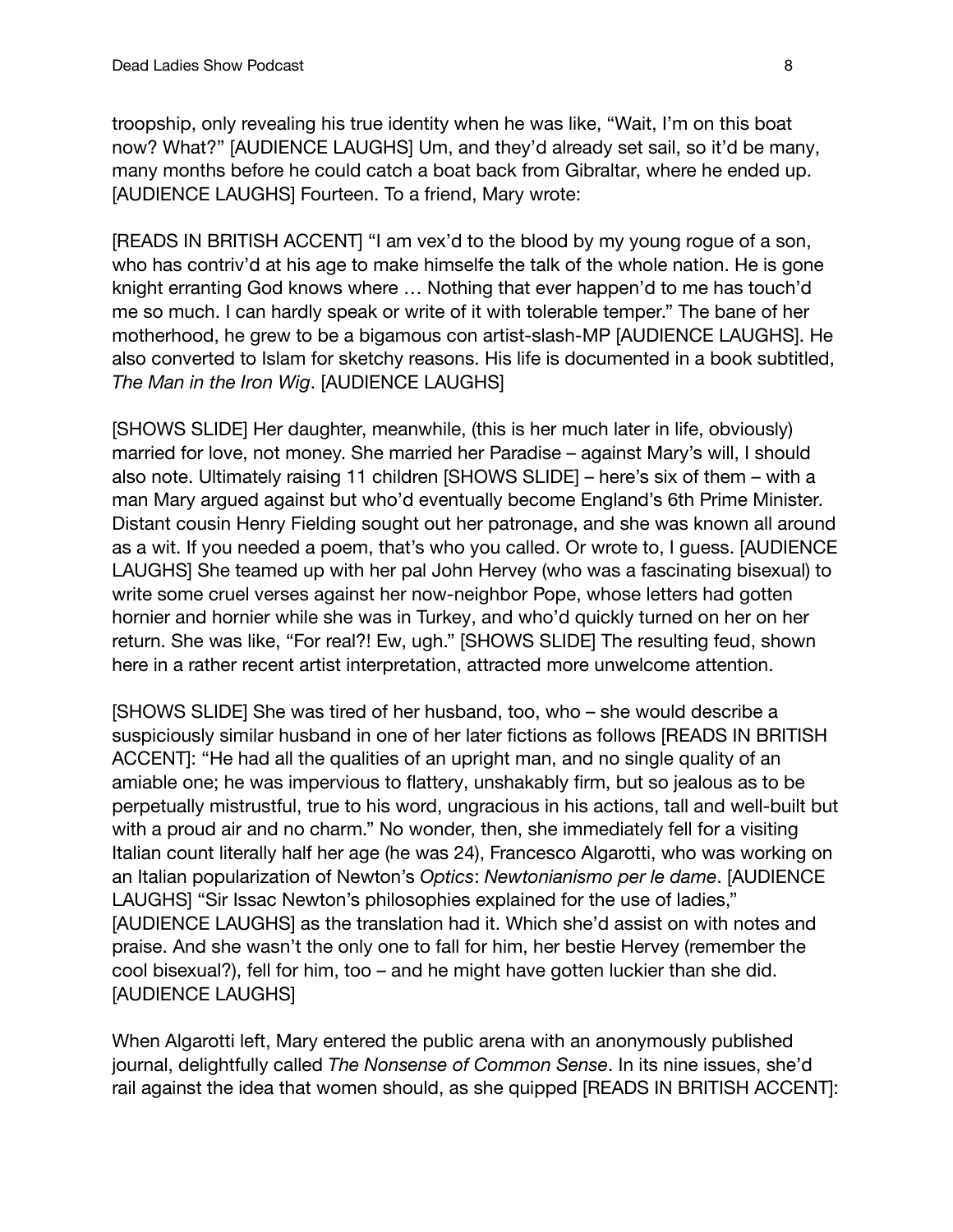"Be plain in dress, and sober in your diet; In short, my deary, kiss me, and be quiet." The journal's essays argued for lowering interest rates, educating women, and, a little more cheekily, replacing very expensive foreign opera singers with robots. [AUDIENCE LAUGHS] After two years of fruitlessly trying to reunite with Algarotti, even offering to relocate to his native Venice, the two met and Mary decided to make the jump, bringing a pair of servants and at least 465 books, telling friends she tired of the "English climate." She was 50 years old.

She couldn't pin Algarotti down, though. The Pope had banned his book, for one, but more importantly our very own Frederick of Prussia [SHOWS SLIDE] – there he is – soon to become the Great, had fallen in love with him, as well. Soon both men were treated for a sexually transmitted disease. But perhaps Venice provided Mary distraction aplenty. It was the era of Tiepolo, Canaletto, Guardi, Vivaldi, and since everyone went around masked, there was no need to dress up. Young men on their Grand Tours sought out her company and soon she was a fixture, an attraction even! She'd scandalize them with her suggestion of automatically dissolving all marriages after seven years, at which point both parties could decide to renew or part ways with their original finances. She discovered Florence, Rome, Naples – still waiting for word from Algarotti, finally meeting when they were both in Turin. It did not end well, as she wrote to him [READS IN BRITISH ACCENT]:

"I have begun to scorn your scorn, and in that vein I no longer wish to restrain myself. In the time (of foolish memory) when I had a frantic passion for you, the desire to please you (although I understood its entire impossibility) and the fear of boring you almost stifled my voice when I spoke to you, and all the more stopped my hand 500 times a day when I took up my pen to write to you. … I have studied you, and studied so well, that Sir Newton did not dissect the rays of the sun with more exactness … I saw that your soul is filled with a thousand beautiful fancies but all together makes up only indifference."

She moved again, first to Genova, then Geneva, then Avignon, where she became another quick fixture, bewitching the officials enough that they gave her an ancient tower in this ruined bit [SHOWS SLIDE] (the tower's no longer standing), that she could write in, which she proposed affixing it with a small sign, which said [READS IN BRITISH ACCENT]: "With decent poverty content, Her hours of ease not idly spent, yet 'oh! how small, A spot of earth is now her all." A premature epitaph, and it is at this low point in her life – she's feeling old, ugly, and dull – that another Italian count offered to escort her through war-torn Europe to her beloved Venice.

Now, though this man was a Saxon prince's Gentleman of the Bedchamber (which is not what it sounds like) [AUDIENCE LAUGHS], Ugolino Palazzi would turn out to be an actual bandit, and it'd take 10 years for Mary to find out. He stole her jewels, her papers, intercepted her letters, sold her properties that weren't his to sell, and made up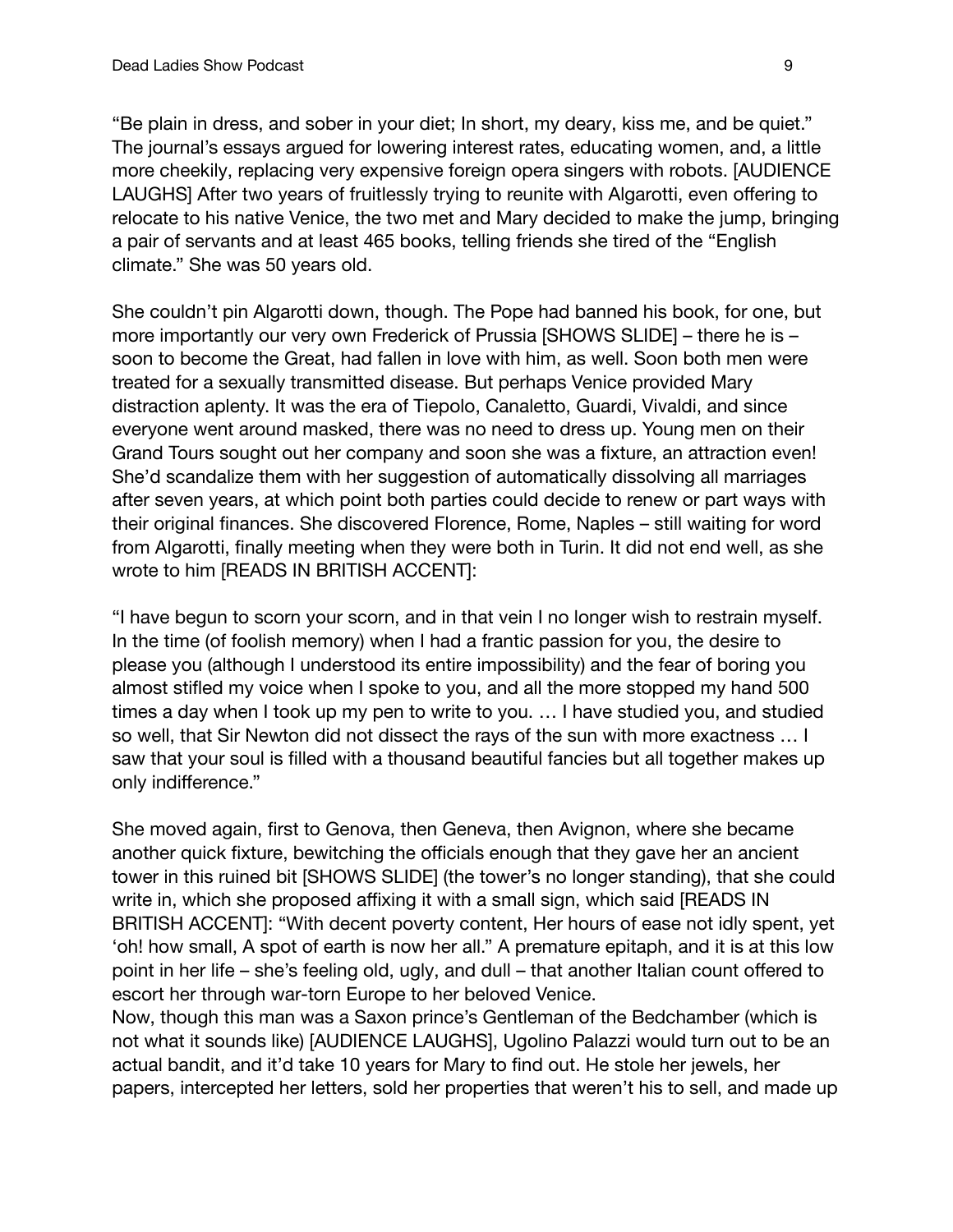excuses why she couldn't travel, shrinking Mary's once grand world to a series of tiny palazzi in Northern Italy.

I should say that there were bright spots in this strange decade: she started a farm/garden [SHOWS SLIDE] – this is her sketch of it, where everything went – planting tea and harvesting silk and honey. She was able to head to nearby Lago D'Iseo to soothe her menopausal body in the healing waters at the insanely picturesque and delightfully low-key Lovere – where there were operas three nights a week and the lakeside promenade is now named after her. When she finally escaped Palazzi's clutches for Venice, she made peace with Algarotti. [SHOWS SLIDE] Algarotti had just commissioned Tiepolo to paint Mary's favorite, Cleopatra, and some say she was sort of made to look like her a little bit? [WHISPERS] I don't know. It would be appropriation either way. In Venice, she also showed visitors - I mean, special visitors – her commode, which was painted with the spines of books of all her critics, so she could shit on them every day. [AUDIENCE LAUGHS]

Though in her absence, her poems had actually been anthologized (some embarrassingly misattributed), travelers stopped seeking her out and Venice just wasn't the same. [AUDIENCE LAUGHS] [SHOWS SLIDE] This was where she stayed. It is now a Burger King, just saying. [SPEAKS FRENCH] *Plus ça change.*

Asked to spy on her by her now powerful son-in-law, British officials discredited her at every turn. Both with truths: she wore sack dresses! [SHOWS SLIDE] Which are, you know, if you're just listening to this, you're like, "Yeah, those seem wrong." But if you look at a picture, it's just a very nice dress, with a waist and everything. It's slightly more comfortable than the other thing we saw earlier, but "a sack dress." She dared to dance, at her age. But they also lied about her, they spread lies. They said she had kept this Palazzi bandit as her sex slave. They said she was pro-Catholic, that she was pro-slavery.

[SHOWS SLIDE] In 1761, her husband died and, panicked that her terrible son would publicly contest the will, she painfully made her way back (probably knowing that she was in an early stage of breast cancer). In Rotterdam, where she was taking a breath before making the jump across the channel, she gave her sole copy of the *Embassy Letters* to another traveler to pass on to her daughter, and if it wasn't for his quickly overnight copying these letters, those too would have been burnt, lost. Her last nine months in England were spent in a tight, "harpsichord-shaped" apartment, endless visitors gawking at this scandalous blast from London's libertine past. She died aged 73, on August 21, 1762, buried the next day in Grosvenor Chapel. The next year, her *Embassy Letters* were illicitly published, her name coyly elided (It says M dot dot Y… What could that say?) and the book an instant success. Most of her other surviving writings weren't uncovered and properly attributed until two centuries later.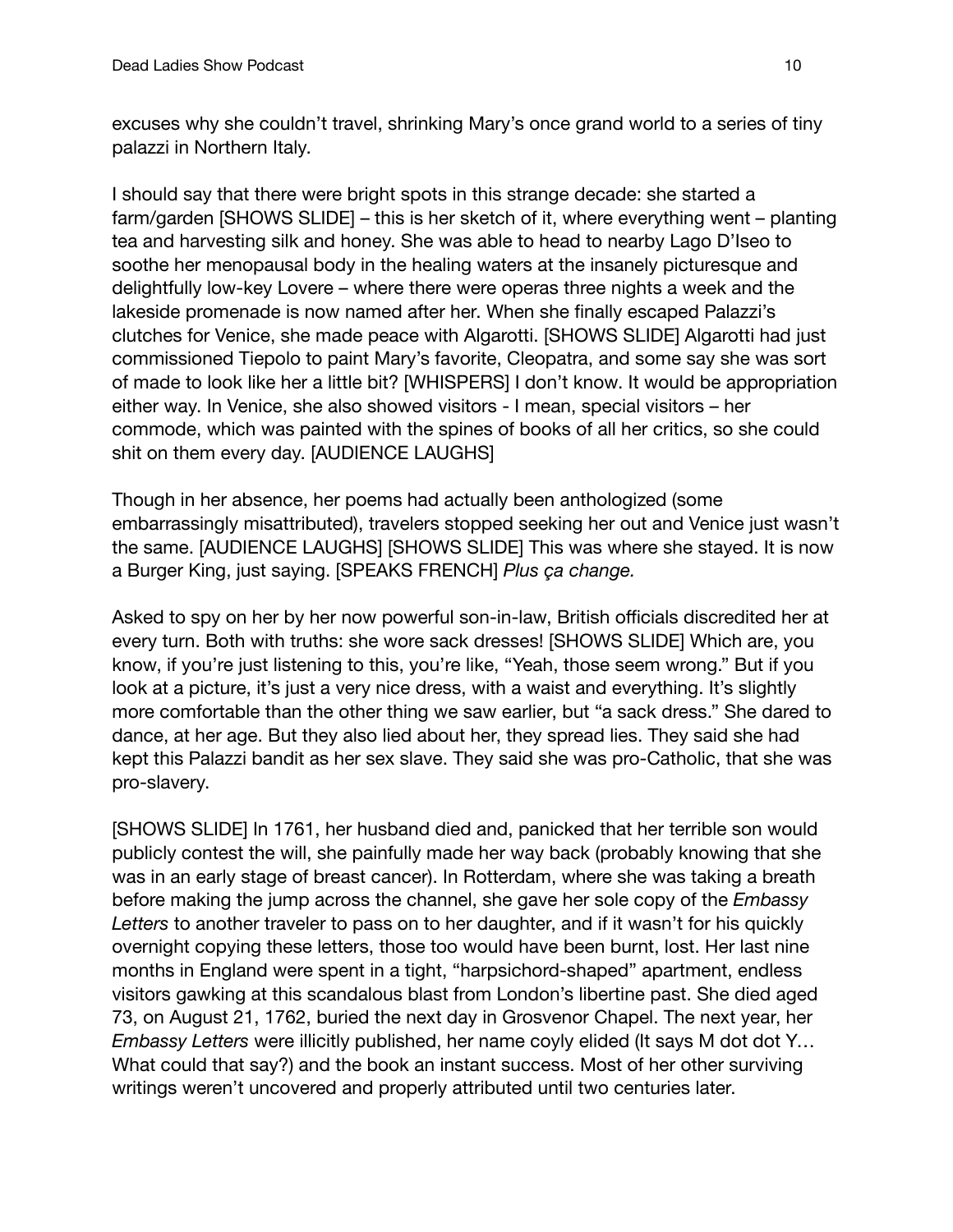Some 30 years after Mary's death, Edward Jenner – maybe no relation to the Jenners? [AUDIENCE LAUGHS] – who'd been inoculated as a child, probably also due to Mary's efforts, wondered why milkmaids didn't seem to catch smallpox, eventually discovering that cowpox could be used to "vaccinate". *Vacca* - you know, you've heard this. Still he faced an uphill battle, and vaccine inequality ensured it'd take more than 200 years for humanity to eradicate smallpox – which happened in my lifetime, by the way, in 1979.

Though Jenner's name is remembered more often than Lady Mary's, she did eventually receive her statues or monuments [SHOWS SLIDE], there's one in Lichfield Cathedral and one at Wentworth Castle. If you want to learn more about Lady Mary – though her daughter, again, burnt most of her writing – there's a cute abridged version of the *Embassy Letters*, called *Life on the Golden Horn*, as well as lovely editions from Penguin Classics and Everyman's Library. The most exhaustive biography – there were a lot of biographies but they were written before the post-colonial, feminist turn, so, I would start with this one – is by Isobel Grundy's, subtitled *Comet of the Enlightenment*. It's also rather long, so if you'd like something shorter, there's Jo Willet's *The Pioneering Life of Lady Mary Wortley Montagu: Scientist and Feminist*.

[SHOWS SLIDE] I always like to have the Lady herself have the last words, and these rather bitter ones are from two letters she wrote during her final stay in Venice [READS IN BRITISH ACCENT]: "I thank God witches are out of fashion, or I should expect to have it deposed, by several credible witnesses, that I had been seen flying through the air on a broomstick, &c." "It is certain the British islands have always been strangely addicted to this diabolical intercourse … but since this public encouragement given to it, I am afraid there will not be an old woman in the nation entirely free from suspicion. … You know (wretch that I am) 'tis one of my wicked maxims to make the best of a bad bargain; and I have said publicly that every period of life has its privileges, and that even the most despicable creatures alive may find some pleasures. Now observe this comment; who are the most despicable creatures? Certainly, old women. What pleasure can an old woman take? Only witchcraft." [AUDIENCE LAUGHS]

Thank you.

[APPLAUSE]

SUSAN STONE: Florian Duijsens on Lady Mary Wortley Montagu, recorded by Simone Antonioni at ACUD.

KATY DERBYSHIRE: And we'll have images of the Lady herself, and more info for you at our website, [deadladiesshow.com](http://deadladiesshow.com)/podcast, and on our social media channels, @deadladiesshow.